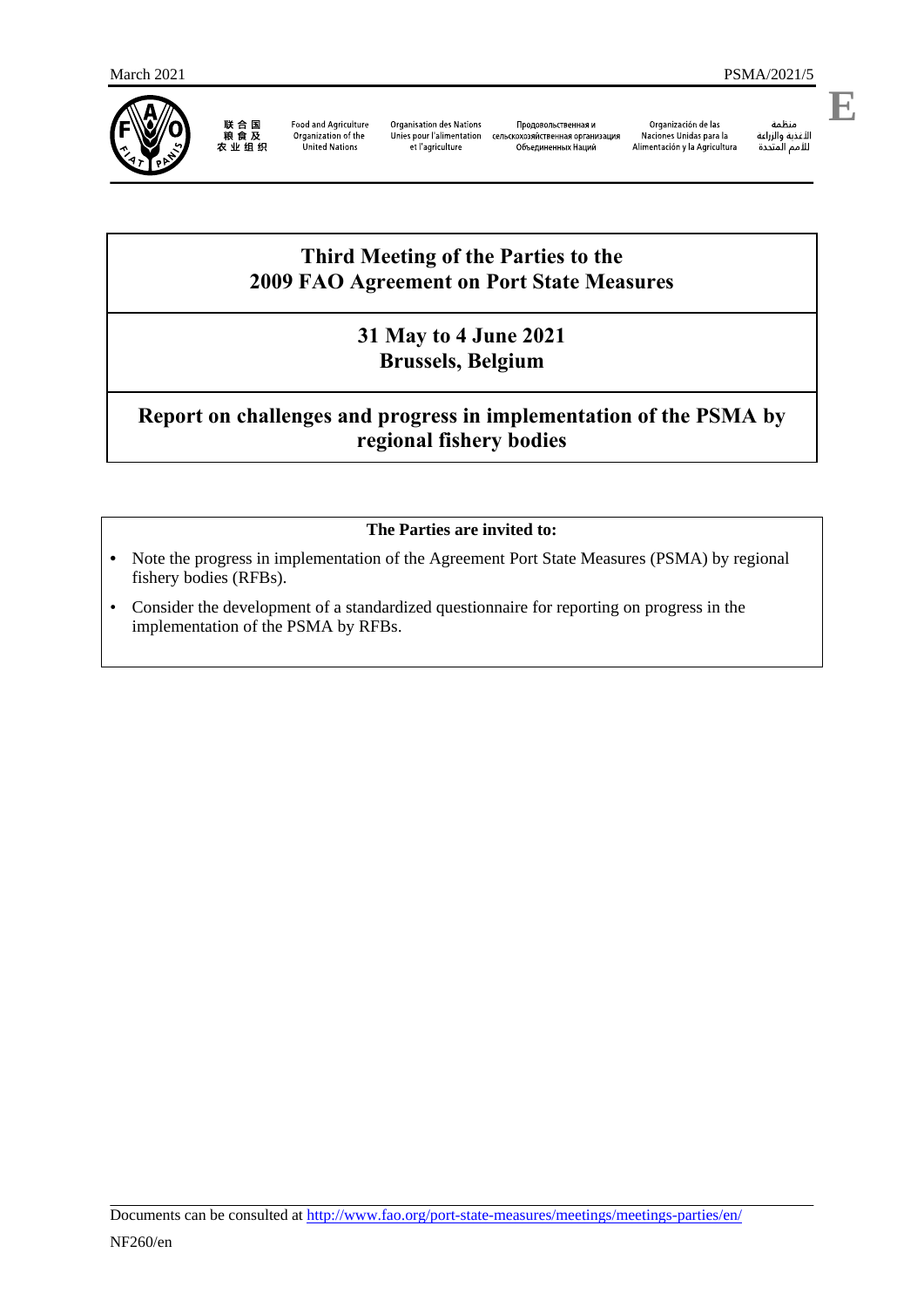#### **I. Introduction**

- 1. At the Second Meeting of the Parties to the 2009 FAO Agreement on Port State Measures (PSMA) to prevent, deter and eliminate illegal, unreported and unregulated fishing (IUU fishing), held in Santiago, Chile, 3-6 June 2019, Parties asked the Secretariat to invite regional fishery bodies (RFBs) to provide information on their implementation of the Agreement, for the purposes of monitoring, reviewing and assessing the implementation of the Agreement. In addition, Parties encouraged the further adoption of port State measures in regional fisheries management organizations (RFMOs) where they do not already exist, and the alignment of existing RFMO measures with the minimum standards of the Agreement, ensuring their implementation, monitoring and compliance.
- 2. On 16 December 2020, the Secretariat reached out to all RFBs, seeking information on their implementation of the Agreement by 28 February 2021. As there was no agreed format for this submission, RFBs were invited to provide as much detail as they considered appropriate.

#### **II. Progress in the implementation of the Agreement by regional fisheries management organizations**

- 3. Ten RFMOs submitted information to the Secretariat in response to the request for information related to progress made in the implementation of the  $PSMA<sup>1</sup>$  These included: the Commission for the Conservation of Southern Bluefin Tuna (CCSBT), the General Fisheries Commission for the Mediterranean (GFCM), the International Commission for the Conservation of Atlantic Tuna (ICCAT), the Indian Ocean Tuna Commission (IOTC), the Northwest Atlantic Fisheries Organization (NAFO), the North-East Atlantic Fisheries Commission (NEAFC), the South East Atlantic Fisheries Organization (SEAFO), the Southern Indian Ocean Fisheries Agreement (SIOFA), the South Pacific Regional Fisheries Management Organization (SPRFMO) and the Western and Central Pacific Fisheries Commission (WCPFC). Information provided by the Secretariats of the 10 RFMOs was varied in content, which prevented the possibility for extensive analyses, but generally included either the text of the relevant adopted conservation and management measure (CMM) or an assessment of the implementation of the PSMA under the framework of a particular RFMO. A summary of the submitted information is included in Annex 1.
- 4. As at 8 March 2021, the percentage of Contracting Parties that are Party to the Agreement in each of the 10 RFMOs, are (from lowest to highest): 54% of 26 Contracting Parties in WCPFC; 65% of 23 Contracting Parties in GFCM; 65% of 52 Contracting Parties in ICCAT; 68% of 31 Contracting Parties in IOTC; 72% of 18 Contracting Parties in SPRFMO; 80% of 10 Contracting Parties in SIOFA; 86% of 7 Contracting Parties in SEAFO; 88% of 8 Contracting Parties in CCSBT; 92% of 13 Contracting Parties in NAFO, and 100% of 6 Contracting Parties in NEAFC.
- 5. All of the 10 RFMOs that submitted information have adopted CMMs relevant to port State measures. While a qualitative analysis of these CMMs was not conducted by the Secretariat, a quantitative analysis was conducted to assess (a) the proportion, out of the 10 RFMOs, which have reflected each of 19 requirements of the PSMA in their CMMs, as well as, (b) the proportion of the 19 requirements of the PSMA that is reflected in the CMMs of each of the 10 RFMOs. The results showed the following:

-

<sup>&</sup>lt;sup>1</sup> The North Pacific Anadromous Fish Commission (NPAFC) also responded to the PSMA Secretariat. However, since the information provided concerned PSMA implementation in each of NPAFC member countries, rather than the implementation of a regional conservation and management measure, it was not possible to include the contribution in this working document.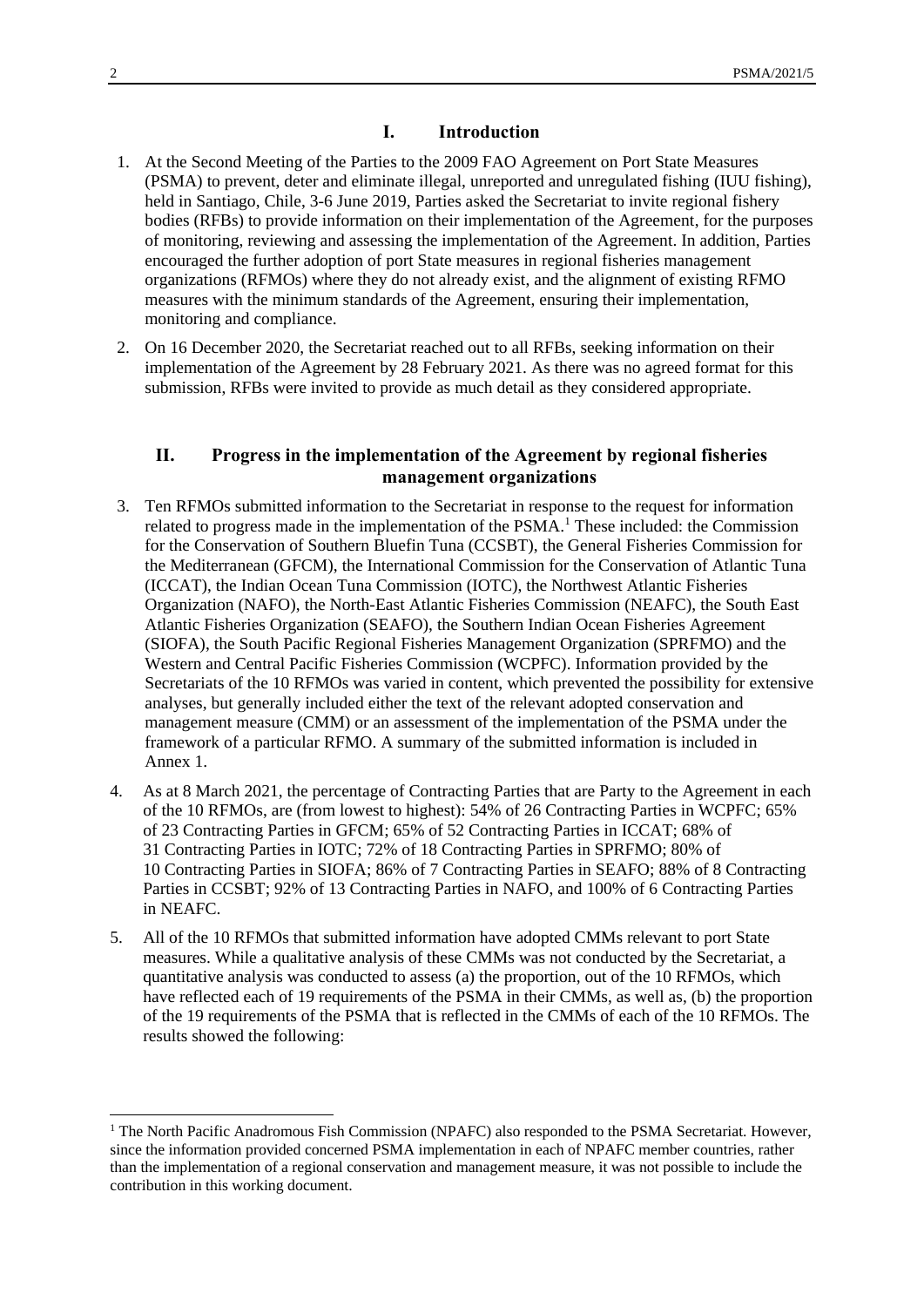- a) For 11 out of 19 PSMA requirements, 100% of the RFMOs have comparable measures in place (see Annex 1). These include: points of contact, designation of ports, advance request for entry, port entry, authorization or denial, levels and priorities for inspection, conduct of inspectors, results of inspections, transmittal of inspection results, training of inspectors, role of flag States, and role of Secretariat. For the other eight PSMA requirements, the proportions of RFMOs that have comparable measures in place are as follows: electronic exchange of information, and port State action following inspections, 90%; integration and coordination at national level, force majeure or distress, and use of port, 80%; requirements of developing States, 75%; cooperation and exchange of information, 70%; and information on recourse in the port, 60%.
- b) Four RFMOs have reflected 100% of the 19 PSMA requirements in their CMMs, including GFCM, IOTC, NAFO and SPRFMO. For the other six RFMOs, the proportion of the 19 PSMA requirements reflected in their CMMs is as follows: SEAFO, 95%; NEAFC, 94%; ICCAT and WCPFC, 89%; CCSBT, 79%; SIOFA, 68%.
- 6. All the 10 RFMOs that have submitted information have also established reporting mechanisms to monitor implementation of, and compliance with, their CMMs.

#### **III. Progress in the implementation of the Agreement by Regional Fisheries Advisory Bodies**

- 7. The PSMA Secretariat also received submissions from three Regional Fisheries Advisory Bodies (RFABs), including: the Fishery Committee for the West Central Gulf of Guinea (FCWC), the Organization for the Fishing and Aquaculture Sector of the Central American Isthmus (OSPESCA) and the Western Central Atlantic Fishery Commission (WECAFC). The organizations provided information in relation to the activities undertaken to assist their members in implementing the PSMA, which included:
	- Support/encourage member countries in the PSMA ratification process.
	- Coordination in the adoption of regional measures and plan of actions to combat IUU fishing.
	- Exchange of information through regional networks or electronic platforms.
	- Support capacity building of personnel responsible for monitoring, control and surveillance (MCS) procedures to conduct risk-based inspections in port States and the establishment of harmonized protocols for the development of joint inspections procedures.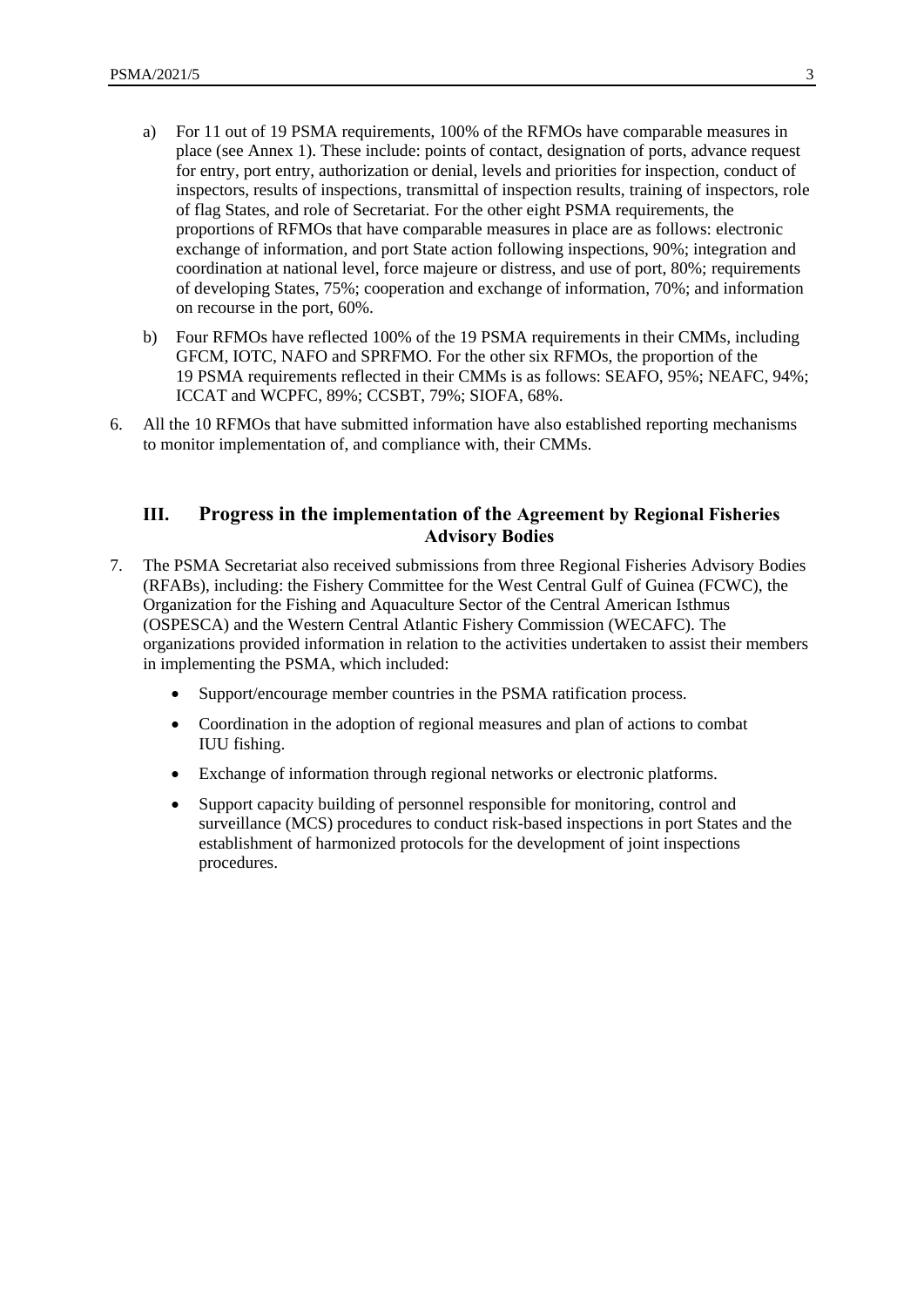#### **ANNEX 1**

**Summary of progress in the implementation of the PSMA by 10 RFMOs:** status of the PSMA among Contracting Parties, reflection of 19 PSMA requirements in CMMs<sup>2</sup>, and establishment of reporting mechanisms to monitor implementation of, and compliance with, CMMs.

|                                                       | <b>CCSBT</b>                                                                                   | <b>GFCM</b>                                                                                                                                                                                                                                                   | <b>ICCAT</b>                                                          | <b>IOTC</b>                                                                                            | <b>NAFO</b>                                                                                                  | <b>NEAFC</b>                                                                                                                      | <b>SEAFO</b>                                                              | <b>SIOFA</b>                                                                                                                                     | <b>SPRFMO</b>                                                                       | <b>WCPFC</b>                                                                                                   | Percentage<br>of RFMOs<br>with PSMA<br>requirement<br>reflected in<br><b>CMM</b> |
|-------------------------------------------------------|------------------------------------------------------------------------------------------------|---------------------------------------------------------------------------------------------------------------------------------------------------------------------------------------------------------------------------------------------------------------|-----------------------------------------------------------------------|--------------------------------------------------------------------------------------------------------|--------------------------------------------------------------------------------------------------------------|-----------------------------------------------------------------------------------------------------------------------------------|---------------------------------------------------------------------------|--------------------------------------------------------------------------------------------------------------------------------------------------|-------------------------------------------------------------------------------------|----------------------------------------------------------------------------------------------------------------|----------------------------------------------------------------------------------|
| Status of the<br>PSMA among<br>Contracting<br>Parties | 7 of 8<br>members are<br>Parties to the<br><b>PSMA</b>                                         | 15 of 23 Contracting<br>Parties of the GFCM<br>are Parties to the<br>PSMA. These<br>include Albania,<br>Libya, Montenegro,<br>Turkey and the<br>European Union<br>(representing 10 of<br>its Member States<br>that are Contracting<br>Parties of the<br>GFCM) | 34 of 52<br>members are<br>Parties to the<br><b>PSMA</b>              | 21 of 31 members<br>are Parties to the<br><b>PSMA</b>                                                  | 12 of 13<br>Contracting<br>Parties are<br>Parties to the<br><b>PSMA</b>                                      | 6 of 6<br>Contracting<br>Parties are<br>Parties to the<br><b>PSMA</b>                                                             | 6 of 7<br>Contracting<br>Parties are<br>Parties to the<br><b>PSMA</b>     | 8 of 10<br>Contracting<br>Parties are<br>Parties to the<br><b>PSMA</b>                                                                           | 13 of 18<br>contracting<br>parties are<br>Parties to the<br><b>PSMA</b>             | 14 of 26<br>Contracting<br>Parties are<br>Parties to the<br><b>PSMA</b>                                        | N/A                                                                              |
|                                                       | <b>Resolution</b><br>for a CCSBT                                                               | <b>Recommendation</b><br>40/2016/1 on a<br>regional scheme on                                                                                                                                                                                                 |                                                                       | <b>Resolution 16/11</b><br>on port State                                                               | <b>Chapter VII</b><br>port State<br>control and                                                              | <b>Chapter V of</b><br>the NEAFC                                                                                                  | System of                                                                 | <b>CMM 2020/08</b><br><b>Conservation</b><br>and<br><b>Management</b>                                                                            | <b>CMM</b><br>07-2019<br>Conservation                                               | <b>CMM</b><br>2017-02<br><b>Conservation</b><br>and                                                            |                                                                                  |
| <b>PSMA</b><br>requirements                           | <b>Scheme for</b><br><b>Minimum</b><br><b>Standards</b><br>for<br><b>Inspection</b> in<br>Port | port State<br>measures to<br>combat illegal,<br>unreported and<br>unregulated fishing<br>activities in the<br><b>GFCM</b> area of<br>application                                                                                                              | Recommendati<br>on 18-09 and<br>other relevant<br>recommendati<br>ons | measures to<br>prevent, deter<br>and eliminate<br>illegal,<br>unreported and<br>unregulated<br>fishing | <b>Chapter VIII</b><br>of the NAFO<br>conservation<br>and<br>enforcement<br>measures<br>(NCEM)<br>Article 38 | <b>Scheme of</b><br><b>Control</b> and<br><b>Enforcement</b><br>(the Scheme)<br>and relevant<br>articles of<br><b>Chapter VII</b> | observation,<br>inspection,<br>compliance<br>and<br>enforcement<br>(2019) | <b>Measure</b><br>establishing a<br><b>Port Inspection</b><br><b>Scheme</b> (Port<br><b>Inspection</b> )<br>and other<br>relevant<br><b>CMMs</b> | and<br>management<br>measure on<br>minimum<br>standards of<br>inspection in<br>port | management<br>measure on<br>minimum<br>standards<br>for port<br><b>State</b><br>measures<br>and CMM<br>2019-06 | N/A                                                                              |

 $2$  Shaded cells represent requirements that are not reflected in the CMM.

l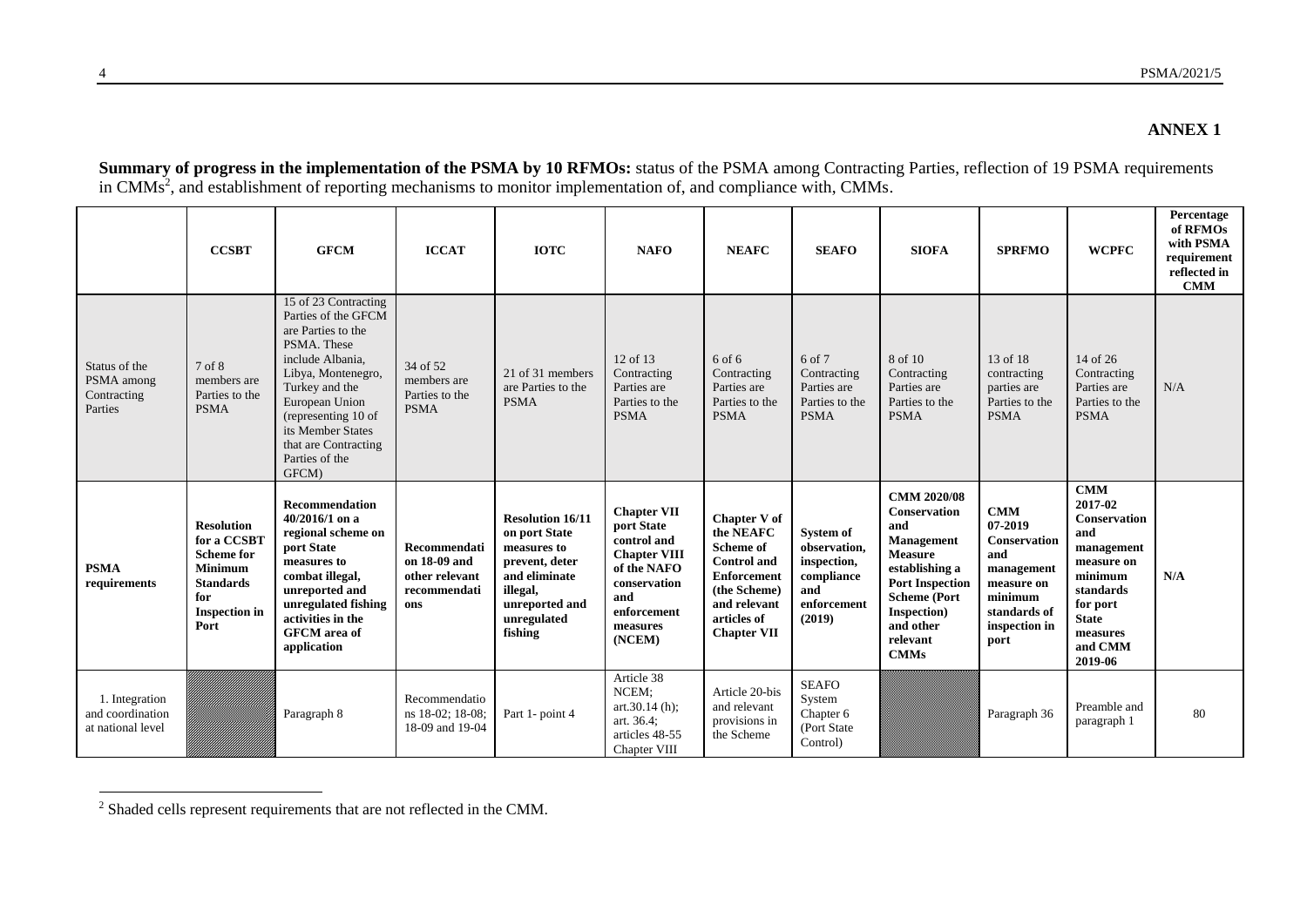|                                                  | <b>CCSBT</b> | <b>GFCM</b>                                      | <b>ICCAT</b>                                      | <b>IOTC</b>                                                                                                                        | <b>NAFO</b>                                                                                                | <b>NEAFC</b>                                                                        | <b>SEAFO</b>                                                    | <b>SIOFA</b>                            | <b>SPRFMO</b>                    | <b>WCPFC</b>            | Percentage<br>of RFMOs<br>with PSMA<br>requirement<br>reflected in<br>CMM |
|--------------------------------------------------|--------------|--------------------------------------------------|---------------------------------------------------|------------------------------------------------------------------------------------------------------------------------------------|------------------------------------------------------------------------------------------------------------|-------------------------------------------------------------------------------------|-----------------------------------------------------------------|-----------------------------------------|----------------------------------|-------------------------|---------------------------------------------------------------------------|
| 2. Cooperation<br>and exchange of<br>information |              | Paragraph 9; GFCM<br>Mutual assistance<br>system |                                                   | Part 1- point 4 and<br>Annex IV -<br>Information<br>Systems on port<br>State measures<br>$(e-PSM)$<br>application)<br>e-PSM system | Article 43: Art.<br>46: Art. 52.4                                                                          | Article 20-bis<br>and relevant<br>provisions in<br>the Scheme                       | Article 3                                                       |                                         | Paragraphs<br>36c and<br>$37-40$ | Paragraphs 20<br>and 21 | 70                                                                        |
| 3. Points of<br>contact                          | Section 2    | Paragraphs 11-12                                 | Recommendatio<br>n 18-09<br>paragraphs<br>8 and 9 | Part 7 -<br>point $19.1 c$ )                                                                                                       | Article 43                                                                                                 | <b>NEAFC</b><br><b>EPSC</b><br>website                                              | Article 3                                                       | CMM 2018/09<br>(Control)<br>paragraph 1 | Paragraphs<br>5 and 6            | Paragraph 19            | 100                                                                       |
| 4. Designation<br>of ports                       | Section 3    | Paragraphs 13-15                                 | Paragraphs 10-<br>12                              | Part 2 - point 5                                                                                                                   | Articles 10 and<br>43                                                                                      | Article 21                                                                          | Article 20                                                      | CMM 2020/08<br>paragraphs 2-4           | Paragraphs<br>$7-10$             | Paragraphs 6<br>and 7   | 100                                                                       |
| 5. Advance<br>request for entry                  | Section 4    | Paragraph 16                                     | Paragraph 13                                      | Part 2 - point 6                                                                                                                   | Articles 43-45<br>and NCEM<br>Annex II.L                                                                   | Article 22                                                                          | Article 21                                                      | Paragraph 5                             | Paragraphs<br>$11 - 13$          | Paragraph 11            | 100                                                                       |
| 6. Port entry,<br>authorization or<br>denial     | Section 4    | Paragraph 17                                     | Paragraphs 16-<br>20                              | Part 2 - point 7                                                                                                                   | Articles 43-45<br>and 48.2                                                                                 | Article 23                                                                          | Article 22                                                      | Paragraphs 6-11                         | Paragraphs<br>$11 - 13$          | Paragraph 17            | 100                                                                       |
| 7. Force<br>majeure or<br>distress               | z            | Paragraph 42                                     | Paragraph 21                                      | Part 2 - point 8                                                                                                                   | Articles 54 and<br>42                                                                                      |                                                                                     | Article<br>23.2(a)                                              | Paragraphs<br>$12 - 16$                 | Paragraph 32                     | Paragraph 4             | 80                                                                        |
| 8. Use of port                                   |              | Paragraphs 19-23                                 | Paragraphs 22-<br>27                              | Part 3 - point 9                                                                                                                   | Articles 54 and<br>42                                                                                      | Article 23                                                                          | Article 23                                                      | Paragraph 13                            | Paragraphs<br>$17-19$            |                         | 80                                                                        |
| 9. Levels and<br>priorities for<br>inspection    | Section 5    | Paragraphs 27 -28                                | Paragraphs 29<br>and 30                           | Part 4 - point 10                                                                                                                  | Articles 43.10;<br>51.3; 54 and<br>10.4.e                                                                  | Article 25                                                                          | Article 24 -<br>annual level<br>of inspections<br>not required- | Paragraphs<br>$17 - 25$                 | Paragraphs<br>$14 - 16$          | Paragraphs<br>9 and 10  | 100                                                                       |
| 10. Conduct of<br>inspections                    | Section 6    | Paragraphs 29-33                                 | Paragraphs 31,<br>32 and 34                       | Part 4 - point 11                                                                                                                  | Articles 43.11-<br>43.16; Annex<br>IV.H: art. 45.4<br>and $51.2. (f)$ ;<br>PSC 1 or 2 or 3;<br>art. 10.4.e | Article 24<br>And ANNEX<br>XVIII - Port<br><b>State</b><br>inspection<br>procedures | Article 24                                                      | Paragraphs 17-<br>25                    | Paragraphs<br>$20 - 25$          | Paragraphs<br>$13 - 18$ | 100                                                                       |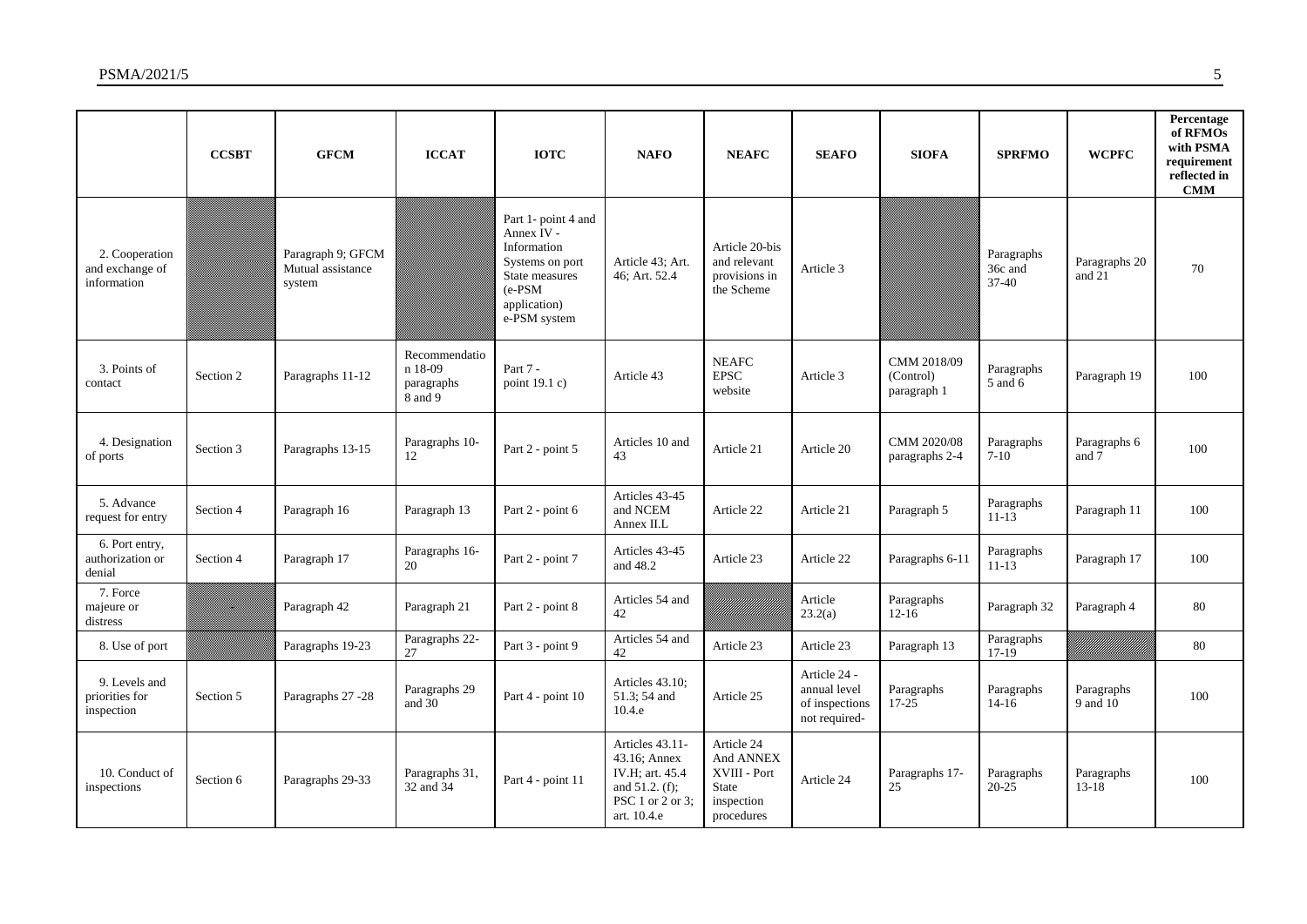|                                                     | <b>CCSBT</b>                | <b>GFCM</b>      | <b>ICCAT</b>                                                                                          | <b>IOTC</b>                                                                                                          | <b>NAFO</b>                                                                                                                             | <b>NEAFC</b>                                                                                                                                                                                      | <b>SEAFO</b>                                                                                                                  | <b>SIOFA</b>  | <b>SPRFMO</b>           | <b>WCPFC</b>                                                                             | Percentage<br>of RFMOs<br>with PSMA<br>requirement<br>reflected in<br><b>CMM</b> |
|-----------------------------------------------------|-----------------------------|------------------|-------------------------------------------------------------------------------------------------------|----------------------------------------------------------------------------------------------------------------------|-----------------------------------------------------------------------------------------------------------------------------------------|---------------------------------------------------------------------------------------------------------------------------------------------------------------------------------------------------|-------------------------------------------------------------------------------------------------------------------------------|---------------|-------------------------|------------------------------------------------------------------------------------------|----------------------------------------------------------------------------------|
| 11. Results of<br>inspections                       | Paragraph 19<br>and Annex B | Paragraph 32     | https://www.icc<br>at.int/en/portins<br>pection.html<br>Use of the<br>report form is<br>not mandatory | Part 4 - point 12                                                                                                    | PSC-3 Annex<br>IV.C and article<br>43.16; art.<br>10.4.e                                                                                | Article 27                                                                                                                                                                                        | Article 24                                                                                                                    | Paragraph 24  | Paragraph 23            | CMM<br>2019-06,<br><b>WCPF</b><br>Convention<br>25(2)                                    | 100                                                                              |
| 12. Transmittal<br>of inspection<br>results         | Section 6                   | Paragraph 36     | Paragraphs 33,<br>35-37                                                                               | Part 4 - point 13                                                                                                    | Articles 40;<br>43.17; 46.2;<br>46.3 and art.<br>10.4.e                                                                                 | Article 27                                                                                                                                                                                        | Article 24                                                                                                                    | Paragraphs 25 | Paragraph 24            | Paragraphs<br>13 and 14                                                                  | 100                                                                              |
| 13. Electronic<br>exchange of<br>information        | Section 9                   | Paragraph 10     | Paragraphs 8<br>and 11, 18, 33,<br>36, and 37                                                         | Annex IV -<br>Information<br>Systems on port<br>State measures<br>(no reference in<br>the text of the<br>Resolution) | Articles 46,<br>53.4 (a) $-(d)$ ,<br>54 (j) and<br>10.4(e)                                                                              | Articles 22<br>and 23                                                                                                                                                                             | Article 24 (it<br>does not<br>explicit states<br>electronic<br>exchange of<br>information,<br>but that is the<br>method used) |               | Paragraph 38            | CMM 2019-<br>06, Data<br>Rules and<br>Procedures<br>(as revised by<br>WCPFC4<br>$2007$ ) | 90                                                                               |
| 14. Training of<br>inspectors                       | Section 9                   | Paragraph 35     | <b>ICCAT Port</b><br>Inspector<br>Training<br>Curriculum is<br>expected to be<br>adopted in<br>2021.  | Part 4 - point 14<br>and Annex V<br>Guidelines for the<br>training of<br>inspectors                                  | [Training of at-<br>sea inspectors<br>are conducted<br>by $CPs$ ;<br>training of port<br>inspectors are<br>conducted by<br>port States] | The NEAFC<br>port States are<br>responsible<br>for the<br>training of<br>inspectors,<br>and NEAFC<br>has not<br>adopted<br>guidelines or<br>requirements<br>for the<br>training of<br>inspectors. | Annex VII                                                                                                                     | Annex II      | Paragraph 39            | Paragraph 18,<br>Annex C                                                                 | 100                                                                              |
| 15. Port State<br>action following<br>inspections   | Section 7                   | Paragraph 31     | Recommendatio<br>n 18-09,<br>paragraph 37<br>and<br>Recommendatio<br>n 18-08<br>paragraph 2           | Part 4 - point 15                                                                                                    | Articles 37-40,<br>49, and 52-54                                                                                                        | Articles 27:<br>28; 32; 33; 42<br>and 44                                                                                                                                                          | Article 25                                                                                                                    |               | Paragraphs<br>24; 26-30 | Paragraph 20<br>and CMM<br>2019-06                                                       | 90                                                                               |
| 16. Information<br>on recourse in the<br>port State |                             | Paragraphs 39-40 |                                                                                                       | Part 4 - point 16                                                                                                    | Article 47.1;<br>articles 37-40                                                                                                         | Article 33                                                                                                                                                                                        | Article 25                                                                                                                    |               | Paragraph 23            |                                                                                          | 60                                                                               |